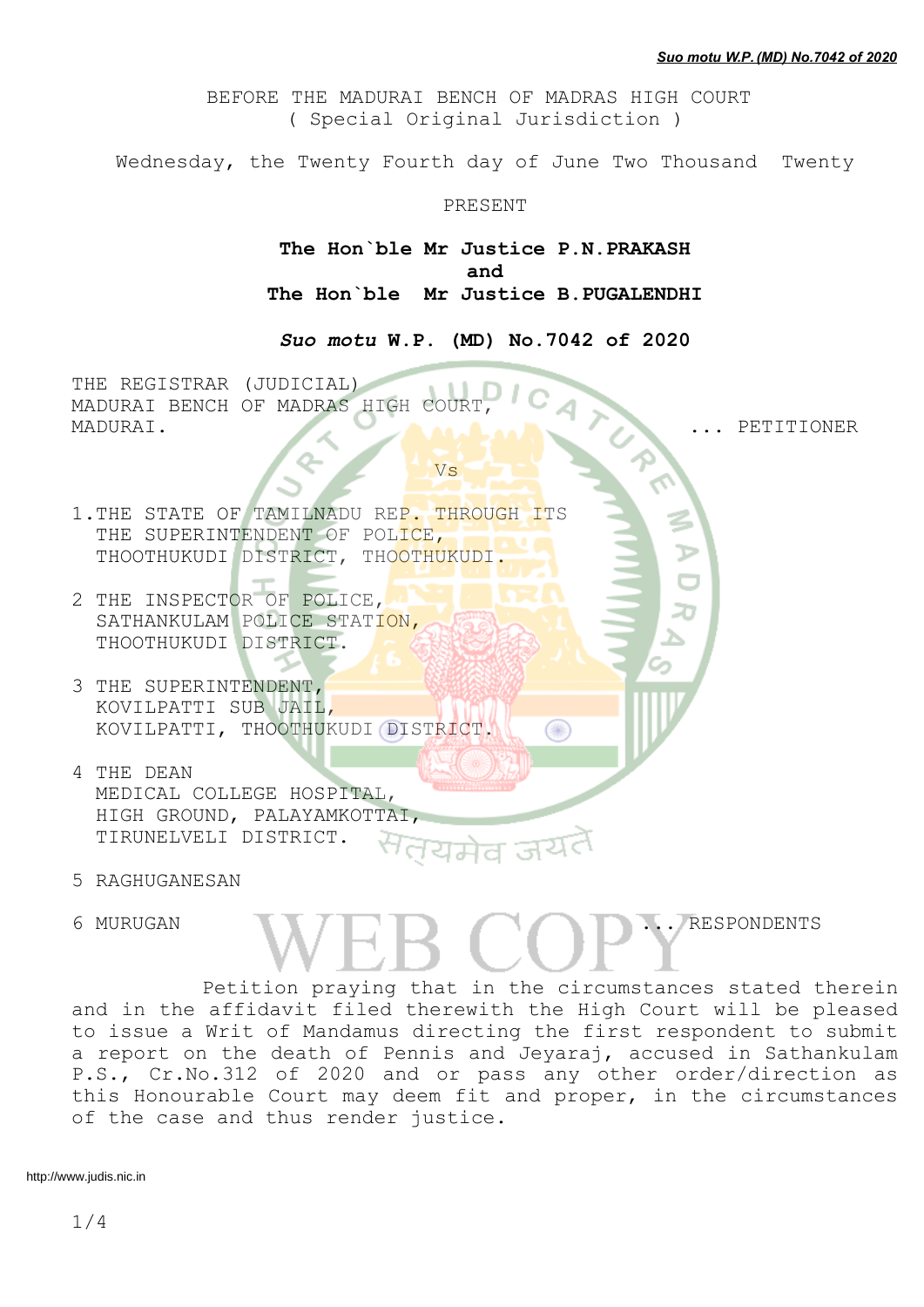ORDER : This petition coming on for orders upon perusing the petition and the affidavit filed in support thereof and upon hearing the submission of THE REGISTRAR(JUDICIAL) - petitioner and hearing the arguments of MR.K.CHELLAPANDIAN, Additional Advocate General assisted by Mr.R.ANANDHARAJ, Additional Public Prosecutor on behalf of the Respondents R1 to R4, the court made the following order:-

We heard Mr. K. Chellapandian, learned Additional Advocate General and Mr. Shanmuga Rajeswaran, I.P.S., Inspector General of Police, South Zone and Mr. Balagopalan, I.P.S., Superintendent of Police, Tuticorin, via audio call and video conferencing.

**2** On instructions, the learned Additional Advocate General submitted that Balakrishnan and Raghuganesan, Sub Inspectors of Police, Sathankulam P.S. have been placed under suspension; Sridhar, Inspector of Police, Sathankulam P.S., has been kept in waiting and the Superintendent of Police, Tuticorin, has taken action against Muthuraj and Murugan, two Head Constables attached to Sathankulam P.S. He further submitted that the learned Judicial Magistrate, Kovilpatti, is conducting inquest at the Government Hospital, Tirunelveli, where, the two bodies are kept.

**3** This Court directs the Tirunelveli District administration to provide necessary infrastructure and support to the Judicial Magistrate, Kovilpatti, for conducting the inquest and there shall not be any interference whatsoever in his work. We are aware that only after the inquest, post-mortem can be done as directed by one of us *(B.Pugalendhi, J.*) vide order dated 23.06.2020 in Crl.O.P. (MD) No.6651 of 2020. We reiterate that post-mortem shall be done by a team of three experts and that the same should be videographed.

**4** The learned Additional Advocate General expressed apprehension that the social distancing norms may not be violated while the bodies are being taken for funeral. We make it clear that we are not relaxing the social distancing norms prescribed by the Government for funerals as the spread of COVID-19 pandemic is rampant.

**5** We direct the Tirunelveli and Tuticorin District administration to keep the public informed of the fact that the Madurai Bench of Madras High Court is closely monitoring the case and thereby, instill confidence in them.

**6** The Superintendent of Police, Tuticorin, shall file a status report on 26.06.2020 (Friday).

**7** A copy of the inquest report and post-mortem report shall be sent to the Registrar (Judicial), Madurai Bench, in sealed covers as and when they are completed. http://www.judis.nic.in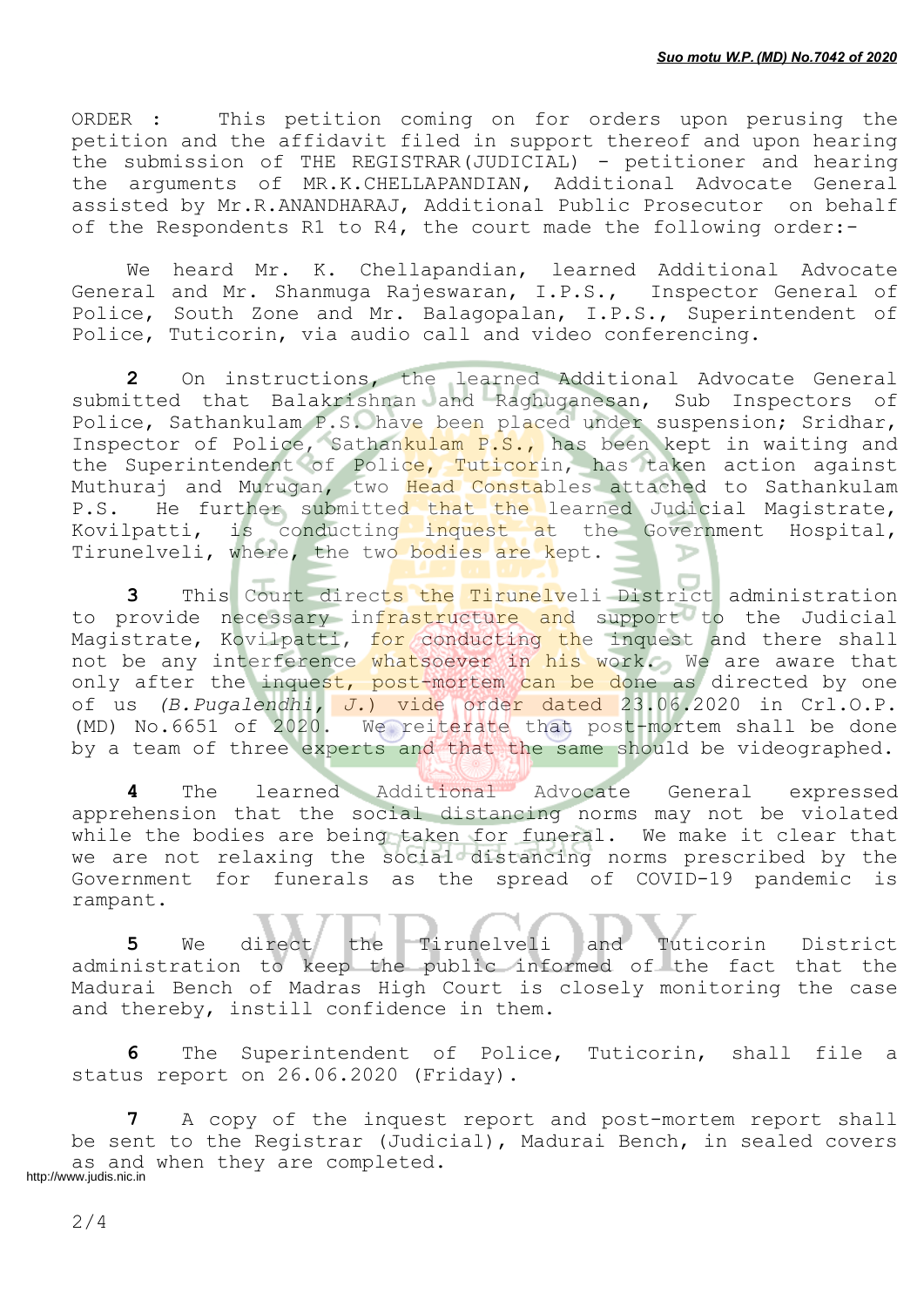Call on 26.06.2020 (Friday) for the Superintendent of Police, Tuticorin, to file status report.

FJUDI

 sd/- 24/06/2020

Œ

/ TRUE COPY /

 / /2020 Sub-Assistant Registrar (C.S.) Madurai Bench of Madras High Court, Madurai - 625 023.

TO

- 1 THE SUPERINTENDENT OF POLICE, THOOTHUKUDI DISTRICT, THOOTHUKUDI.
- 2 THE INSPECTOR OF POLICE, SATHANKULAM POLICE STATION, THOOTHUKUDI DISTRICT.
- 3 THE SUPERINTENDENT, KOVILPATTI SUB JAIL, KOVILPATTI, THOOTHUKUDI DISTRICT.
- 4 THE DEAN MEDICAL COLLEGE HOSPITAL, HIGH GROUND, PALAYAMKOTTAI, TIRUNELVELI DISTRICT.
- 5. THE DIRECTOR GENERAL OF POLICE, CHENNAI
- 6. THE INSPECTOR GENERAL OF POLICE, SOUTH ZONE, MADURAI.
- 7. THE DEAN  $\Box$  ( )  $\Box$  )  $\Box$  GOVERNMENT HOSPITAL, TIRUNELVELI.
- 8. THE DISTRICT COLLECTOR, TIRUNELVELI.
- 9. THE DISTRICT COLLECTOR, TUTICORIN
- 10. THE JUDICIAL MAGISTRATE, SATHANKULAM.

http://www.judis.nic.in